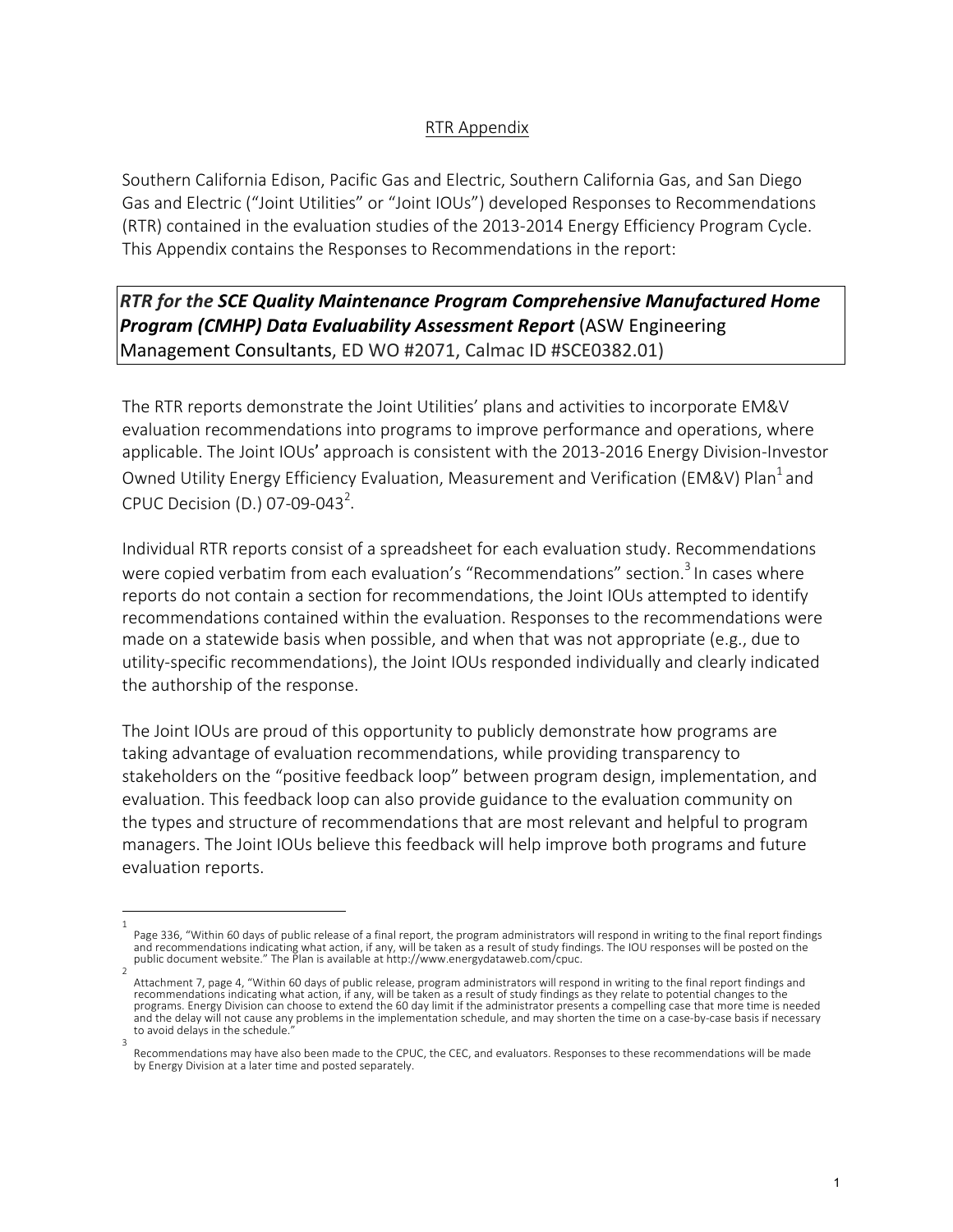**EM&V** Impact, Process, Market Assessment Study Recommendations

Study Title: SCE Quality Maintenance Program Comprehensive Manufactured Home Program (CMHP) Data Evaluability Assessment Report

**Program: CMHP**

**Author: ASW Engineering Management Consultants**

**Calmac ID: SCE0382.01**

**ED WO: 2071**

Link to Report: http://calmac.org/publications/CMHP\_Data\_Analysis\_-\_Phase\_I\_-\_MV\_Report\_Final-Nov2013.pdf

| Item#          | Page # |                                                                          | <b>Best Practice / Recommendations</b>                                                                                                                                                                                           | <b>Recommendation</b><br><b>Recipient</b> | <b>Disposition</b><br>(Accepted,<br>Rejected, or<br>Other) | <b>Disposition Notes</b><br>(e.g. Description of specific program change or Reason for rejection or Under<br>further review)                                                                                                                                                                                                                                                                                                                                                                                                                                                                                                                                                                                                                                |
|----------------|--------|--------------------------------------------------------------------------|----------------------------------------------------------------------------------------------------------------------------------------------------------------------------------------------------------------------------------|-------------------------------------------|------------------------------------------------------------|-------------------------------------------------------------------------------------------------------------------------------------------------------------------------------------------------------------------------------------------------------------------------------------------------------------------------------------------------------------------------------------------------------------------------------------------------------------------------------------------------------------------------------------------------------------------------------------------------------------------------------------------------------------------------------------------------------------------------------------------------------------|
| $\mathbf{1}$   | 12     |                                                                          | Management should check the time it took the technicians to<br>perform the HVAC improvements (Test-in & Test-out) before<br>management accept the operating data and is inputted in the<br>Project Database spreadsheet.         | SCE                                       | Accepted                                                   | Implemented. Synergy Companies uses HVAC software for testing and the<br>software ensures that the time requirements are achieved. The name of this<br>software is called Synergy Tech System and for the remainder of the document<br>it shall be referenced as STS. It is an approved HVAC tool that meets HVAC<br>industry standards for performing HVAC refrigerant charge adjustments.                                                                                                                                                                                                                                                                                                                                                                 |
| 1a             | 12     |                                                                          | Sanity checks should be incorporated into the program to ensure<br>validity of data collected. The sample data set had some<br>inconsistencies (e.g. absolute humidity variances) which should be<br>flagged in the field.       | SCE                                       | Accepted                                                   | Implemented. STS automatically testing data that is not within tolerable<br>parameters such as humidity, temperature and airflow for example.                                                                                                                                                                                                                                                                                                                                                                                                                                                                                                                                                                                                               |
| 1 <sub>b</sub> | 12     | SCE should consider the                                                  | The database/tool should identify when a field is estimated, and if<br>not estimated when the data is unlikely. This recommendation<br>should be incorporated particularly for airflow.                                          | SCE                                       | Accepted                                                   | Implemented. STS by design captures exclusively exact values for all<br>parameters. As a result, estimated values are never recorded for airflow.                                                                                                                                                                                                                                                                                                                                                                                                                                                                                                                                                                                                           |
| 1c             | 12     | following recommendations<br>in order to improve program<br>delivery:    | There is ambiguity in what tool the technician should use in the field<br>based on program materials. Further investigation should be<br>performed to determine if technicians are given enough direction for<br>tool selection. | <b>SCE</b>                                | Accepted                                                   | Implemented. Synergy technicians are provided the HVAC equipment and<br>supported tools by Synergy Companies. This provides consistency in testing<br>amongst all our technicians.                                                                                                                                                                                                                                                                                                                                                                                                                                                                                                                                                                          |
| 1d             | 13     |                                                                          | On-site observations of technicians should be made to identify any<br>other areas of improvement.                                                                                                                                | SCE                                       | Accepted                                                   | Implemented. As part of quality assurance for HVAC refrigerant charge, NATE<br>certified Synergy Production Managers observe each technicians on a monthly<br>basis to ensure standards and procedures are consistently being followed.                                                                                                                                                                                                                                                                                                                                                                                                                                                                                                                     |
| 1e             | 13     |                                                                          | The test-in/test-out field is confusing, the reliability of this data<br>should be assessed.                                                                                                                                     | <b>SCE</b>                                | Accepted                                                   | Implemented. The test-in/test-out fields have been standardized to meet<br>industry standards for layout and design.                                                                                                                                                                                                                                                                                                                                                                                                                                                                                                                                                                                                                                        |
| 1 <sup>f</sup> | 13     |                                                                          | The unit must stabilize during test-in/test-out, whether or not this<br>occurs should be investigated.                                                                                                                           | SCE                                       | Accepted                                                   | Implemented. The STS has built in test-in/test-out programming to ensure the<br>unit stabilizes before the testing data can be recorded and saved.                                                                                                                                                                                                                                                                                                                                                                                                                                                                                                                                                                                                          |
| 1 <sub>g</sub> | 13     |                                                                          | Efficiency data obtained from in-situ tests should be normalized to<br>standard (AHRI) conditions to facilitate valid test-in and test-out<br>efficiency comparisons.                                                            | SCE                                       | Accepted                                                   | Implemented. STS is an approved HVAC tool that meets HVAC industry<br>standards for performing HVAC refrigerant charge adjustments. This includes<br>Air Conditioning, Heating, and Refrigeration Institute (AHRI) standards.                                                                                                                                                                                                                                                                                                                                                                                                                                                                                                                               |
| $\overline{2}$ | 13     | To improve the data<br>collection, SCE should<br>consider the following: | Collect operating data (Test-in and Test-out) between 10 AM to 5<br>PM during the months of May through October in cities with<br>extreme hot weather conditions to obtain better results.                                       | <b>SCE</b>                                | Other                                                      | Not Implemented. Synergy's HVAC tool, STS, determines if the weather<br>conditions are favorable for performing refrigerant charge adjustment not the<br>month of the year or time of day. STS enables Synergy Companies to conduct<br>refrigerant charge adjustments when favorable indoor air temperatures,<br>outdoor air temperatures and humidity levels are present. These conditions<br>are present in the winter months in the Climate Zone 15 region and then<br>become present in other Climate Zones as the year progresses. Also, as the<br>year progresses favorable testing conditions begin before the 10am hour and<br>last beyond the 5pm hour. As a result, quality AC testing is able to occur year<br>round in SCE's service territory. |